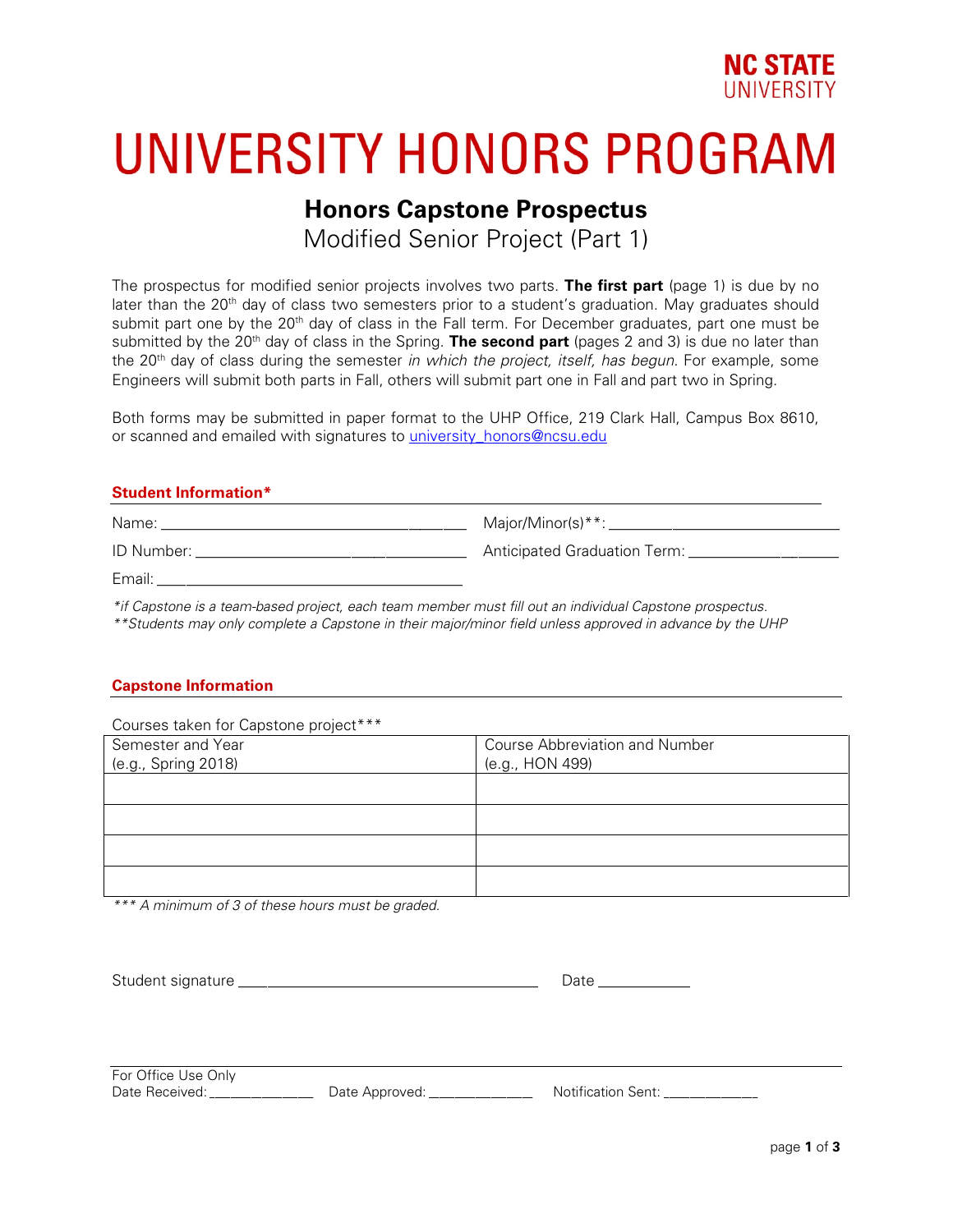

### UNIVERSITY HONORS PROGRAM **Honors Capstone Prospectus**

Modified Senior Project (Part 2)

#### **Student Information\***

Name: \_\_\_\_\_\_\_\_\_\_\_\_\_\_\_\_\_\_\_\_\_\_\_\_\_\_\_\_\_\_\_\_\_\_\_\_\_\_\_\_\_\_\_\_\_\_\_\_\_\_\_\_\_ Major/Minor(s): \_\_\_\_\_\_\_\_\_\_\_\_\_\_\_\_\_\_\_\_\_\_\_\_\_\_\_\_\_\_\_\_\_\_\_\_\_\_\_\_\_\_\_

ID Number: \_\_\_\_\_\_\_\_\_\_\_\_\_\_\_\_\_\_\_\_\_\_\_\_\_\_\_\_\_\_\_\_\_\_\_\_\_\_\_\_\_\_\_\_\_\_\_ Anticipated Graduation Term: \_\_\_\_\_\_\_\_\_\_\_\_\_\_\_\_\_\_\_\_\_\_\_\_\_\_

*\*if Capstone is a team-based project, each team member must fill out an individual Capstone prospectus.*

#### **Student signature**

Final approval of your Honors Capstone prospectus is contingent upon meeting the following expectations. Students please initial next to each statement:

I have read and understood the Capstone overview for students provided on the UHP website. \_\_\_\_\_\_\_

I understand that any major change to this proposal (e.g. choosing a different topic or mentor) requires the submission of a new Capstone prospectus.

I understand that it is my responsibility to identify, schedule, and notify the UHP office in advance of the required public presentation of my Capstone. \_\_\_\_\_\_\_

I understand that it is my responsibility to submit a final copy of my Capstone to the UHP in electronic format no later than the last day of classes of the semester in which the project is completed. \_\_\_\_\_\_\_\_\_\_\_\_\_\_

I understand that this Capstone prospectus is being submitted *pro forma*, meaning that I may assume the project to be accepted unless notified otherwise.

I understand that I may not receive financial compensation for any research hours conducted as part of the Honors Capstone

I am willing to abide by these expectations, as well as follow the plan of research outlined in the attached Capstone prospectus:

Student signature \_\_\_\_\_\_\_\_\_\_\_\_\_\_\_\_\_\_\_\_\_\_\_\_\_\_\_\_\_\_\_\_\_\_\_\_\_\_\_\_\_\_\_\_\_\_\_\_\_\_\_\_ Date \_\_\_\_\_\_\_\_\_\_\_\_\_\_\_\_

#### **Faculty Mentor Information\***

| Title: $\Box$ Dr. $\Box$ Ms. $\Box$ Mrs. $\Box$ Mr. | Campus Box: |
|-----------------------------------------------------|-------------|
| Name:                                               | Email:      |
| Department:                                         | Phone:      |

*\* If a non-NCSU faculty member is serving as co-mentor, please include that person's name, contact information, and resume as an attachment*

#### **Mentor signature**

By signing this form, the faculty mentor acknowledges s/he has read and understood the Capstone overview for mentors provided on the UHP website.

Mentor signature \_\_\_\_\_\_\_\_\_\_\_\_\_\_\_\_\_\_\_\_\_\_\_\_\_\_\_\_\_\_\_\_\_\_\_\_\_\_\_\_\_\_\_\_\_\_\_\_\_\_\_\_\_\_\_ Date \_\_\_\_\_\_\_\_\_\_\_\_\_\_\_\_